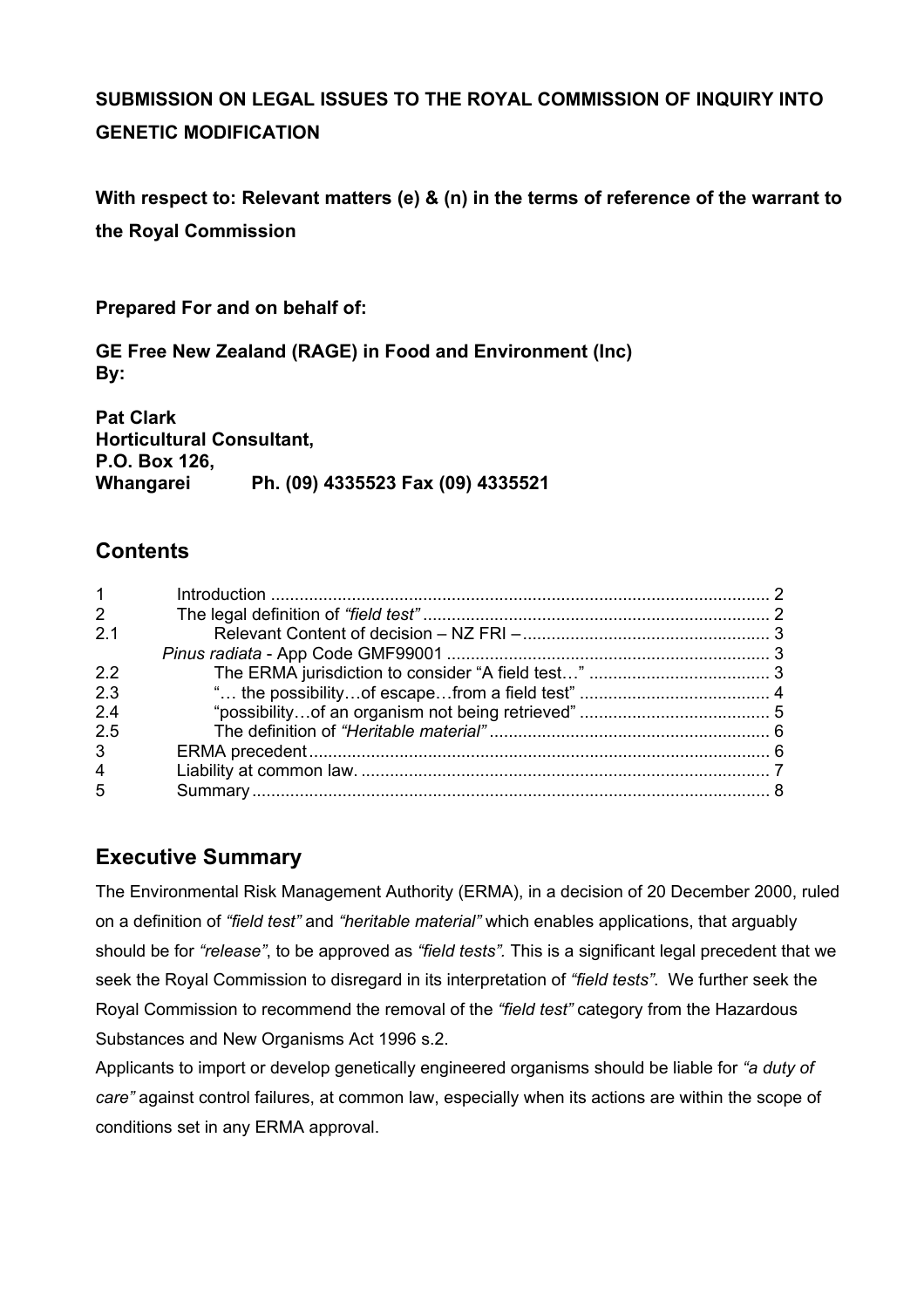## <span id="page-1-0"></span>**1 Introduction**

These submissions on behalf of GE Free New Zealand (GE Free) address two issues:

(i) The legal definition of *"field test",* including the term *"heritable material",* as described, in the Hazardous Substances and New Organisms Act 1996 (HSNO) s.2, and (ii) The liability, under common law for control failure, of applicants to import or develop genetically engineered organisms

This submission describes the ERMA decision, and includes extracts from:

- HSNO Act,
- ERMA's Protocol Document Interpretation of and Explanations of Key Concepts,
- ERMA's Annotated Methodology,
- The submission to this Royal Commission by the Ministry for the Environment,
- Transcripts of the cross-examination witnesses for the Ministry for the

Environment, and ERMA, before this Royal Commission.

We include bold type for key points.

## **2 The legal definition of** *"field test"*

GE Free seeks that the Royal Commission recommend the removal of the *"field test"* category. We aim to illustrate the difficulties in differentiating between *"field test"* and *"release".* We submit that the interpretation, the Environmental Risk Management Authority (ERMA), applied in a decision of 20 December 2000, reflects those difficulties and significantly alters the spirit of the HSNO Act.

ERMA argued in the decision that if the definition of *"field test"* precluded the possibility of an organism not being retrieved at the end of the trial, the field test category *"would be redundant"*; and ruled that was not *"what the law currently provides for"*.

The key point of contention is that the definition of *"field test"* as described in the HSNO Act, differs from the interpretation applied by ERMA to the extent, that according to the Authority's own Protocol, it amounts to a *"release"* of a modified organism. These terms are the difference between significant degrees of environmental risk, and we argue are sufficiently clear in the HSNO Act not to need redefinition.

We argue that it is impossible, to conduct a *"field test"* as envisaged by the HSNO Act. We agree with the ERMA decision that this makes the category *"redundant"*, but submit that total containment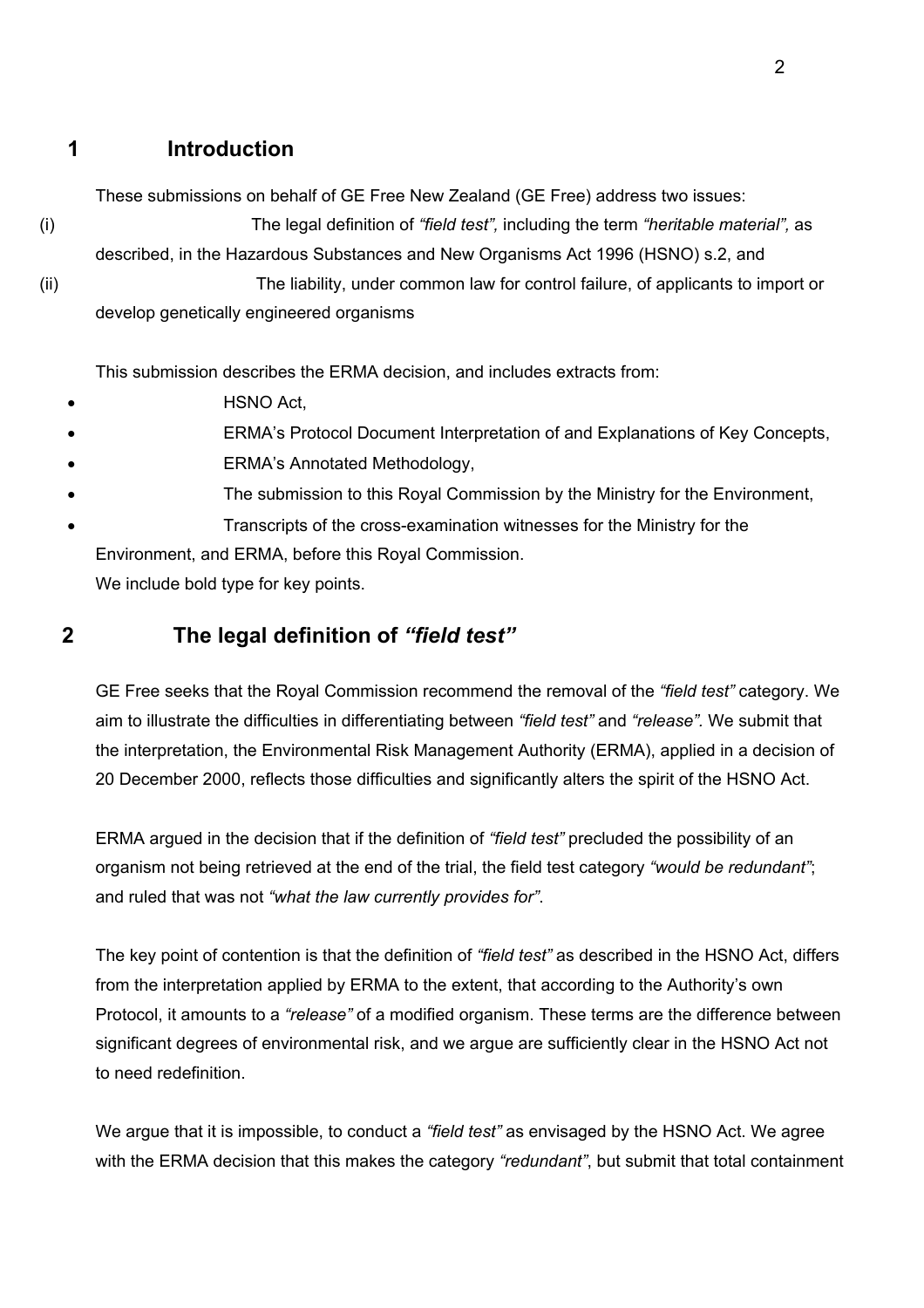<span id="page-2-0"></span>was what Parliament intended, and that although the light of growing science has shown this to be difficult to achieve, it cannot alter the original intent of the legislation.

## **2.1 Relevant Content of decision – NZ FRI –**   *Pinus radiata* **- App Code GMF99001**

The decision relates to an application (attached) by the New Zealand Forest Research Institute (FRI), which states at p.1:

*"To field test, in the Bay of Plenty (Rotorua), over a period of 20 years, Pinus radiata plants with genetic modifications to the genes controlling productive development. The total duration of this project including a post-trial monitoring phase is 22 years."* 

### **2.2 The ERMA jurisdiction to consider "A field test…"**

According to written decision of the ERMA Special Committee at p.5:

 *"A field test is an intermediate stage between a development and a release. In a development, there is no requirement for environmental realism ("conditions similar to those of the environment into which the organism is likely to be released") while in a release there are no restrictions on the movement of the organism (no containment controls). The function of a field test is to study the organism in a realistic environment without committing that organism irretrievably to the environment. Hence the "clean up" limb of the field-test definition: "from which the organism or any heritable material arising from it, could be retrieved or destroyed at the end of the trials". This requirement ensures that the management of effects achieved through containment controls during the trial is not negated by after the trials by the organism remaining at the site. The emphasis here is not on escape but on what happens when the trial is over, as there would be little point in having strong containment during the trial if there were not mechanisms to also deal with the organism at the end of the trial period…"*

We submit this description of the Act, and of the definition of *"field test"* is appropriate, except that we disagree the only risk is at the completion of the trial. However we suggest the ERMA Evaluation and Review Report prepared for this application, at p.3, influenced the Special Committee in its decision:

*"Given current knowledge about (Horizontal Gene Transfer) HGT, it is considered likely that some horizontal gene transfer to soil microorganisms may occur. … There is considerable scientific uncertainty about the effects of such transfer and the proposed trial offers opportunities for further research in this area."*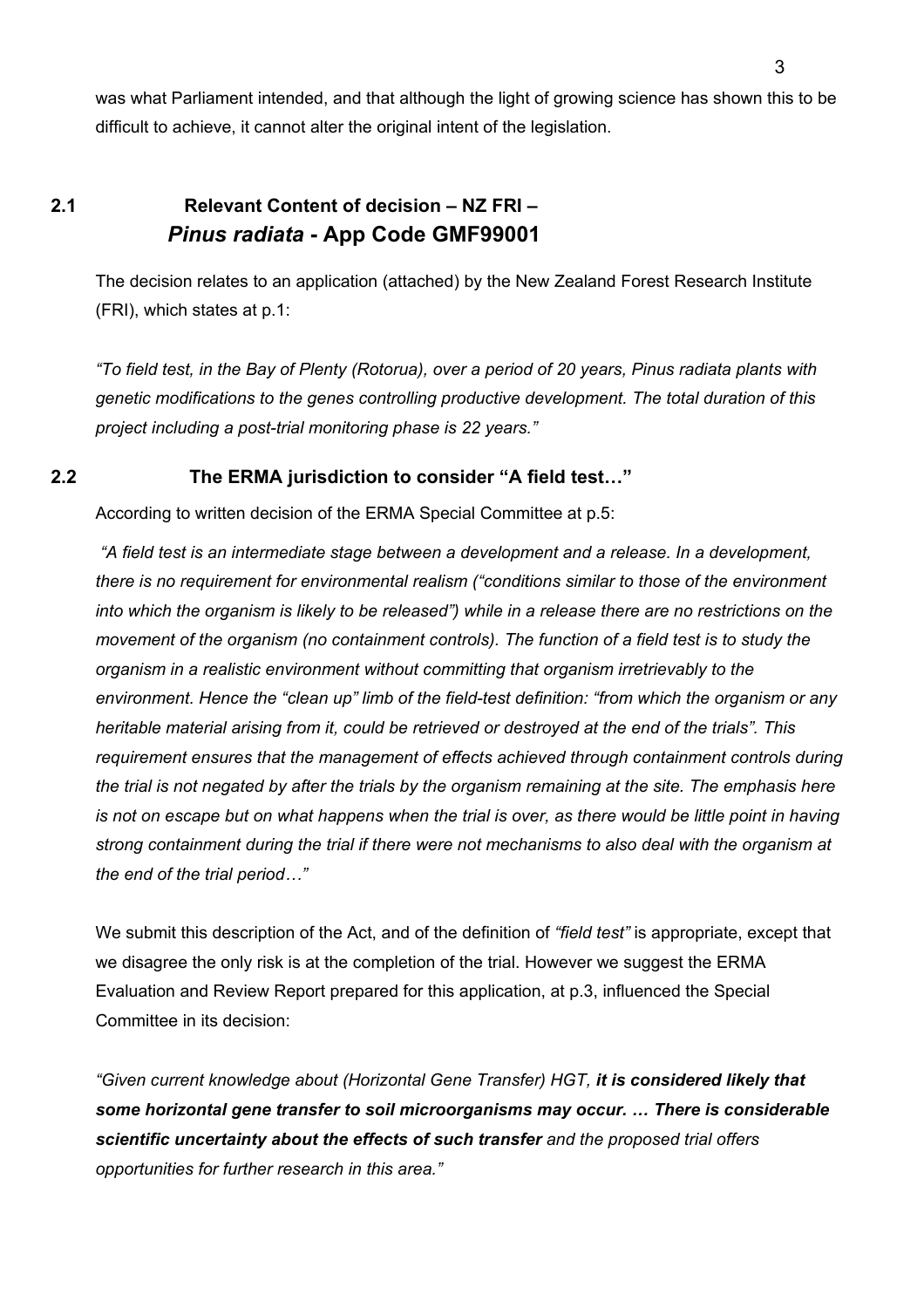<span id="page-3-0"></span>We suggest that the ERMA Special Committee considered any approval of the trial, as such, to be in breach of their Protocol, *Interpretations and Explanations of Key Concepts Number 3, Series 2,* and the HSNO Act s.45 (1) (a). The Protocol at p. 4 states:

*"Containment - new organisms (including genetically modified organisms) An application for approval for containment will specify the secure location or facility where the organism is to be contained. A secure location or facility is one that is under the supervision of the facility manager; who must be able to manage the security of the organism, and of material and people within the boundaries of the containment zone. If this is not possible, the application should be for release. For field testing of genetically modified organisms, the Authority will need to be assured that the genetically modified material will be contained."* 

We suggest the Special Committee realised the trial cannot contain, by that definition, soil microorganisms infected by the genetically engineered pines; and there is no legal provision to test organisms in an uncontained field situation.

We suggest ERMA are now more aware of the consequences of cross infection to soil microorganisms from genetically engineered plants. We refer to our cross examination of Dr. Abdul Moeed, a witness for the Ministry of the Environment, and currently Senior Scientific Advisor at ERMA (Transcript p.4376, Lines 15 – 25). When questioned on whether he, as a member of the Interim Assessment Group, *"…could honestly quantify the risk"* to soil microorganisms before they approved the field trial of genetically engineered tamarillos at Kerikeri in 1998; Dr.Moeed replied, *"at the time the IAG did quantify the risk honestly and openly"*. In answer to a further question as to whether he could quantify the risk *"now"*, Dr. Moeed admitted he *"…can't sort of give an answer to it".* 

The ERMA decision continues to address the legal issue, and goes further with their following interpretation of the legislation.

#### **2.3 "… the possibility…of escape…from a field test"**

The ERMA Special Committee decision describes a view of the HSNO Act as follows at p.5:

*"The Act envisages the possibility, however undesirable, of an organism escaping from a field test. Section (45)(1)(a)(ii) requires the Authority to determine whether the benefits of having the organism in containment outweigh the adverse effects of the organism should it escape. In addition, the standard for containment during the trial is set at "adequate" under section 45(1)(a)(iii).*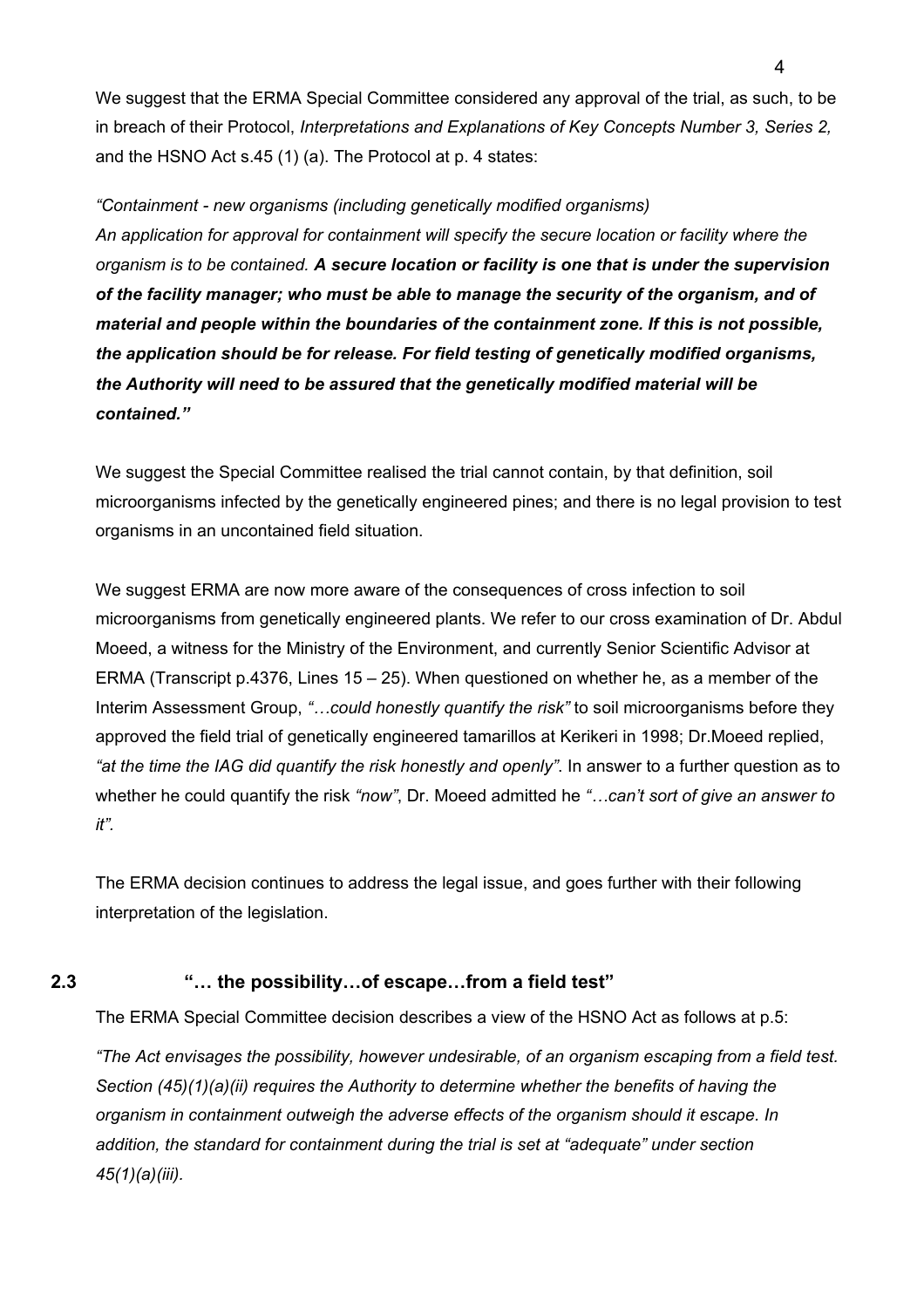<span id="page-4-0"></span>However, The HSNO Act appears to show no such a determination, and at s.45 states:

# *Determination of application--- (1) After considering any application for approval made under section 40 of this Act, the Authority (if the application is not approved under section 42 of this Act) may, in its discretion, ---*

#### *(a) Approve the application if---*

*(i)* The application is for one of the purposes specified in section 39 (1) of this Act; and *(ii) After taking into account all the effects of the organism and any inseparable organism, including, but not limited to, the effects on the matters in section 43 of this Act (for applications made under section 40 (1) (b) of this Act) or the matters in section 44 of this Act (for applications made under section 40 (1) (a) or (c) of this Act), the beneficial effects of having the organism in containment outweigh the adverse effects of the organism and any inseparable organism should the organism escape; and* 

### *(iii) The Authority is satisfied that the organism can be adequately contained; or (b) Decline the application in any other case.*

We argue the Act does not require ERMA to do anything in this regard, but offers discretion, subject to their satisfaction the organism can be adequately contained; the alternative is to decline the application. We suggest the Special Committee considered this interpretation because of the difficulty in complying with the containment requirements for field tests.

#### **2.4 "possibility…of an organism not being retrieved"**

Further, the ERMA decision at p. 6 states what it believes the law should provide for:

*"If the mere possibility, however remote, of an organism not being retrieved at the end of the trial disqualified a proposal from being a field test, the field test category would be redundant. It would never be able to be used, as 100% guarantees are not available. Activities under the Act would be limited to developments and releases. While some might argue that this is a good thing, it is clearly not what the law currently provides for."* 

With this decision, ERMA are creating a significant precedent at law, and apparently incorporating what should be described as *"releases"* into *"field tests".*

The comment from ERMA *"it is clearly not what the law currently provides for"* indicates the Special Committee had considered evidence that such circumstances had not been considered by Parliament when the law was passed. However, it would appear the Government was well aware of the risks of introducing new organisms to the environment. In their submission to the Royal Commission, the Ministry for the Environment state at p.15 para. 54: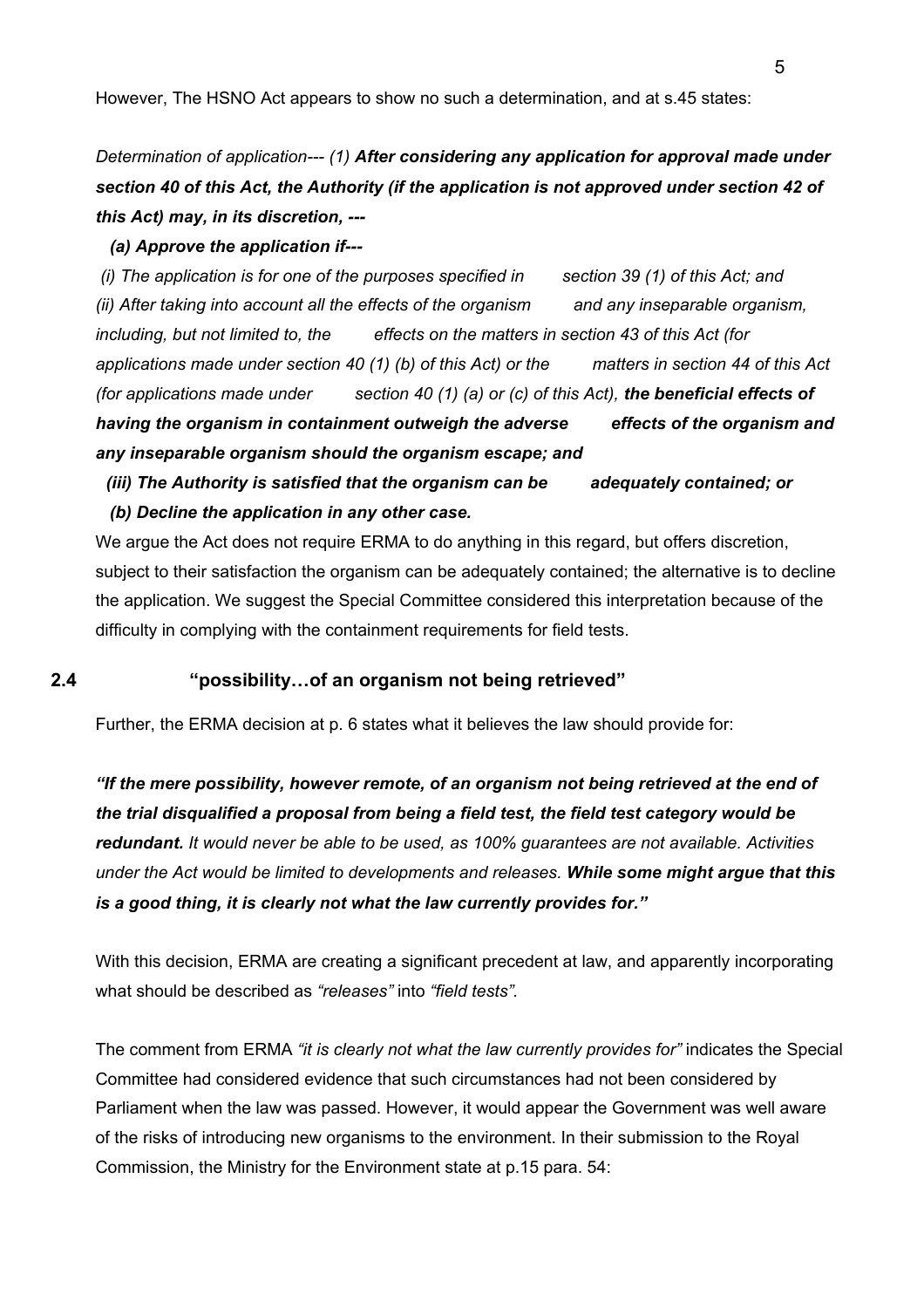<span id="page-5-0"></span>*54. In the Cabinet paper presented in November 1989 it was stated that:* 

*· new organisms were to be assessed prior to the organisms reaching the environment;* 

*· all importations or releases carried some level of risk; and* 

## *· it was realistic to assume that eventually all new imported organisms would eventually escape into the wider environment.*

This submission suggests that for such an important definition it is important to establish just what the law intended; we argue that it was to the letter as it was written. On this basis we seek that the Royal Commission interpret the definition strictly as written in the HSNO Act s.2, no matter that it makes the category redundant.

### **2.5 The definition of** *"Heritable material"*

ERMA continues to question the HSNO Act, and its definitions further on p. 6. In this instance it is the term *"heritable material"* as included in the definition of *"field test"* and is not separately defined.

*"The reference to "heritable material arising from an organism" does not refer to all biological material produced or shed by the organism, but to material that could be passed on. This would usually by breeding but could include other "naturally occurring" means such as horizontal gene transfer. According to the Shorter Oxford dictionary, the basic meaning of heritable is "able to be inherited", and to inherit is to "derive or possess" (for example a characteristic) by transmission from a progenitor. "Transmit" means to pass on, especially by inheritance or heredity.* 

ERMA use this definition to exclude pine needles and fallen branches from the definition of heritable material; commenting:

*"The Committee acknowledges that it would be difficult, if not impossible, to contain all biological material such as pine needles and fallen branches within the field test site."*

We argue that ERMA is creating a new legal definition, apparently because of difficulty complying with the strict interpretation of HSNO. This submission seeks that the Royal Commission interprets the original definition strictly.

### **3 ERMA precedent**

We refer to ERMA's Annotated Methodology of August 1998. Ch.6 P.14

### *6. D E C I S I O N PATH S*

*"In accordance with the guiding principles, decisions made by the Authority will follow a path which ensures that all relevant considerations are applied and in the right order. Decision paths ensure consistency in the Authority's approach, to help build up a history of precedents and provide some*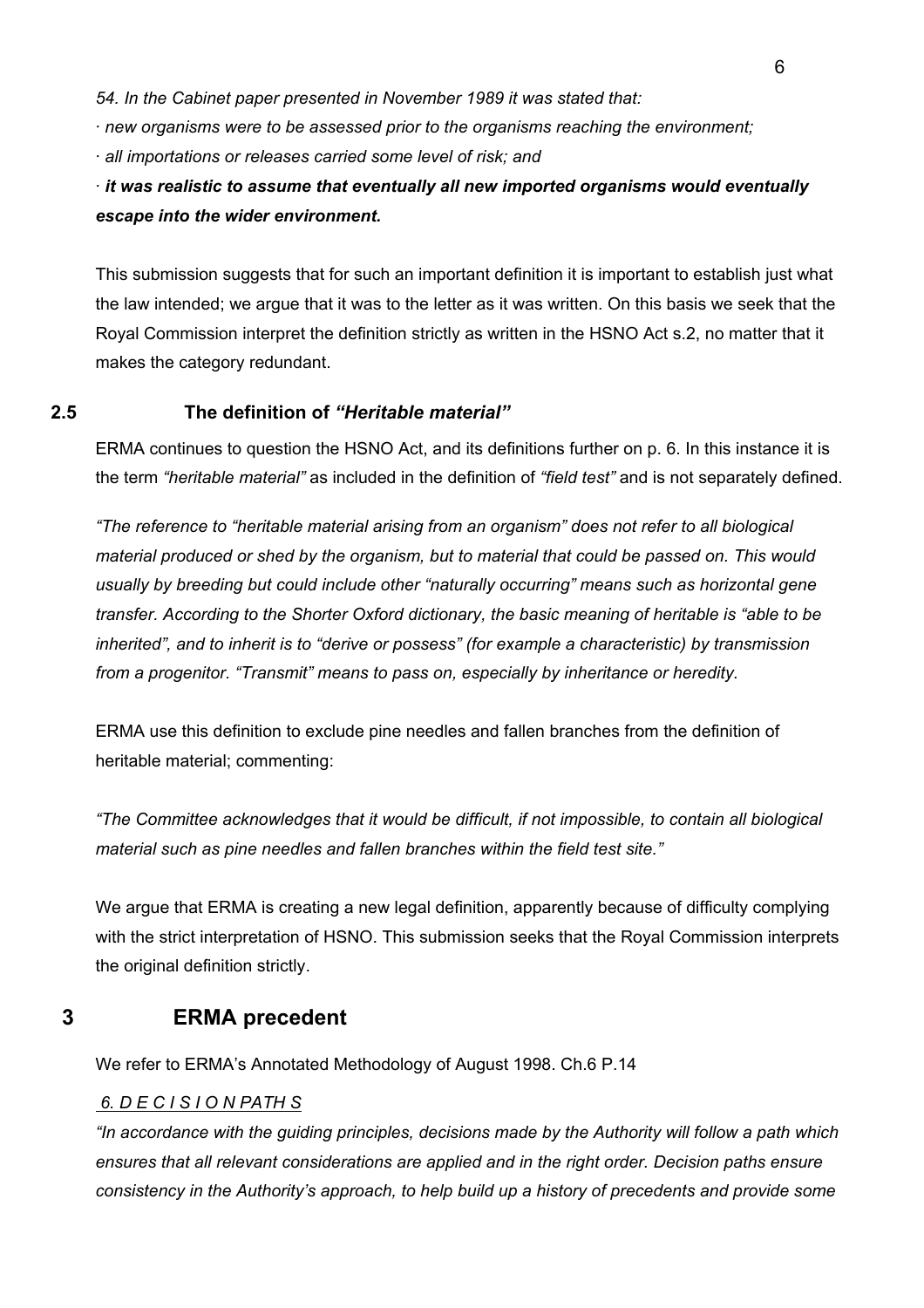<span id="page-6-0"></span>*certainty to applicants about how their applications will be treated. The appropriate decision path will also apply to decision-making under authority delegated in accordance with section 19(2) of the Act."* 

We suggest that the policy of precedents described in the Methodology, especially with reference to the HSNO Act s.19 (2) (Delegation by Authority), emphasise the importance of this definition of *"field test"* to future applications, because it is ERMA policy to use such precedents consistently. Arguably, to interpret the definition in such a fundamentally different way to the strict letter of the law would require policy direction from the highest level in the Authority.

We refer to the cross examination of the ERMA witnesses before this Royal Commission, Dr. Bas Walker and Dr. Oliver Sutherland (Transcript p.4503 Line 30 to p.4505 Line 25). We suggest that the evidence of Dr. Walker was unclear as to whether or not ERMA had difficulty with the strict legal definition of *"field test"*. We argue that the evidence indicates, on the balance of probability, that ERMA do have some problem with the strict interpretation, and it is timely for the issue to be resolved. Accordingly we submit that it is appropriate the Royal Commission makes a clear recommendation on the future of field trials.

### **4 Liability at common law.**

The HSNO Act s.61 affords ERMA the immunities and privileges of a District Court Judge. We accept that parties have appeal, and reassessment, provisions in the Act, but submit there is a legal anomaly in terms of liability at common law. We seek that the Royal Commission recommend a specific provision in the HSNO Act providing for open liability, of applicants for importation or development of genetically engineered organisms, for control failure of the organism. We submit that this especially important where the applicant has met the conditions set by ERMA when granting the approval.

We argue that although any applicant for approval to import, or develop, a genetically engineered organism has a duty under the HSNO Act s. (2)(f) to:

*" Include…* 

*(e) All the possible adverse effects of the organism on the environment;* "

there should also be liability for *"duty of care"* specified in the Act. We suggest that the economic consequences of a control failure with a genetically engineered organism could be substantial, and have been so overseas. We argue that if potential applicants had to consider the financial implications of liability for a failure, it would moderate their enthusiasm more so than the current penalties under s.114 of the Act, or the provisions of s.13, which discharges liability to any person in breach of the general duty.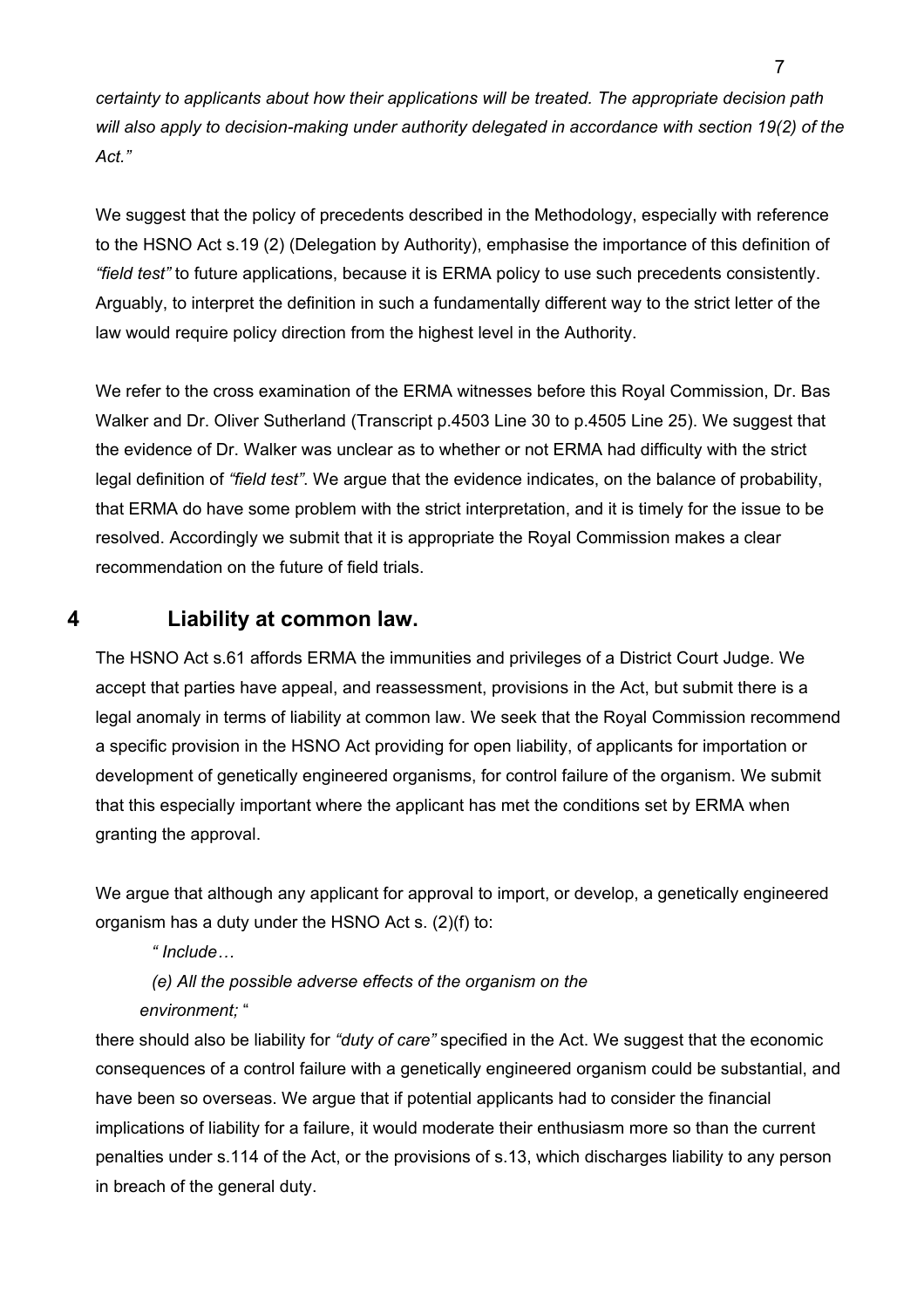<span id="page-7-0"></span>We refer to:

Todd et al, 1997. The Law of Torts in NZ, 2<sup>nd</sup> edition Ch.4.3.7, p.170 Negligence: The Duty of Care - Economic implications.

*"The practical implications of imposing a duty on a negligent defendant as regards considerations of economic efficiency, loss spreading, and the insurability of a risk traditionally have not featured prominently in judicial discussion in New Zealand of duty issues. Clearly, though, such considerations to some considerable extent are bound up with general arguments about floodgates and deterrence, and it is likely that an evaluation of the specific economic consequences for an industry or occupation of imposing or denying a duty will become increasingly significant…"*

We suggest that such an evaluation by the Royal Commission is appropriate. We submit that it is only proper, considering the profit motive in genetic engineering, that applicants are moderated by the need to consider financial liability for loss of containment. Arguably they would need to seek commercially sourced indemnity, which if not available may stop any applications before they begin. This would provide more balance to, and increase public confidence in, the approval process.

#### **5 Summary**

This submission argues that in the decision GMF 9901 of 20 December 2000, ERMA, faced with the difficulty of ruling on inadequate containment of genetically engineered organisms that can infect soil, have interpreted definitions from the HSNO Act 1996 s.2 in a manner that creates significant legal precedent as well as illustrating the practical difficulties of conducting *"field tests"* within the law.

In making these decisions on the definition of *"field test"* and *"heritable material",* ERMA have arguably, by the terms of their own Protocol, included environmental releases in the legal description of a *"field test"*, because in their own words not to do so would make the category *"redundant".* We agree with ERMA that the *"field test "* category is redundant under the definition, and submit it should remain so.

We seek that the Royal Commission:

• Apply the definition of *"field test"* strictly as described in the HSNO Act s.2, and interpret *"heritable material"* as any biological material emanating from an organism, and therefore, • Recommend removal of the *"field test"* category from the Act.